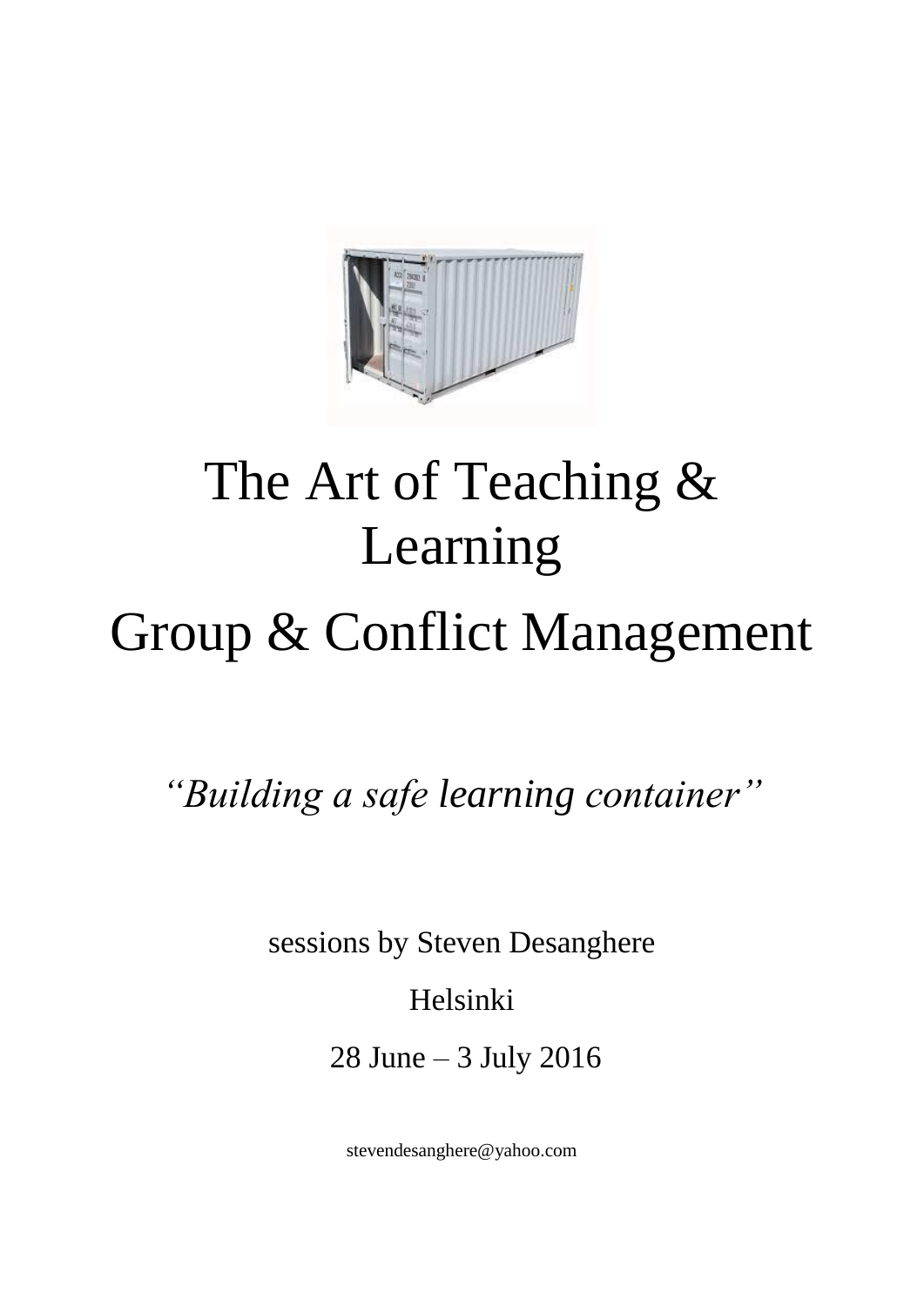

"**Do exactly what you wish to do in this course** and say and write exactly what *you* think and feel." (Carl Rogers)

"A **learning identity** lies at the heart of the learning way. People with a learning identity see themselves as learners, seek and engage life experiences with a learning attitude and believe in their ability to learn." (Alice & David Kolb)

"(…) **I wish to aid in the development of** our most precious natural resource – **the minds and hearts of our children and young people**. It is their curiosity, their eagerness to learn, their ability to make difficult and complex choices that will decide the future of our world. We need the help of all of our young – the despairing, alienated youth of the ghetto, the aimless, affluent youth, the serious, thoughtful children, the whole great mass of our young people – if we are to preserve this fragile planet and build a future world worthy of persons. The only way we can be assured of that help is to assist our youth to *learn*, deeply and broadly, and above all, *how* to learn." (Carl Rogers, 'Freedom to Learn for the 80s')

"Freire argues that traditional education also promotes a form of internalized oppression and a non-learning identity. It is based on a "banking concept" where all-knowing teachers deposit ideas in students' minds to be received uncritically, mechanically memorized and repeated. He offers the alternative of "**problem-posing education**" that empowers a learning self-identity. It is based on a democratic relationship between student and teacher that begins with the here and now experience of students' lives and encourages the praxis of critical reflection and action to improve their lives." (Alice & David Kolb)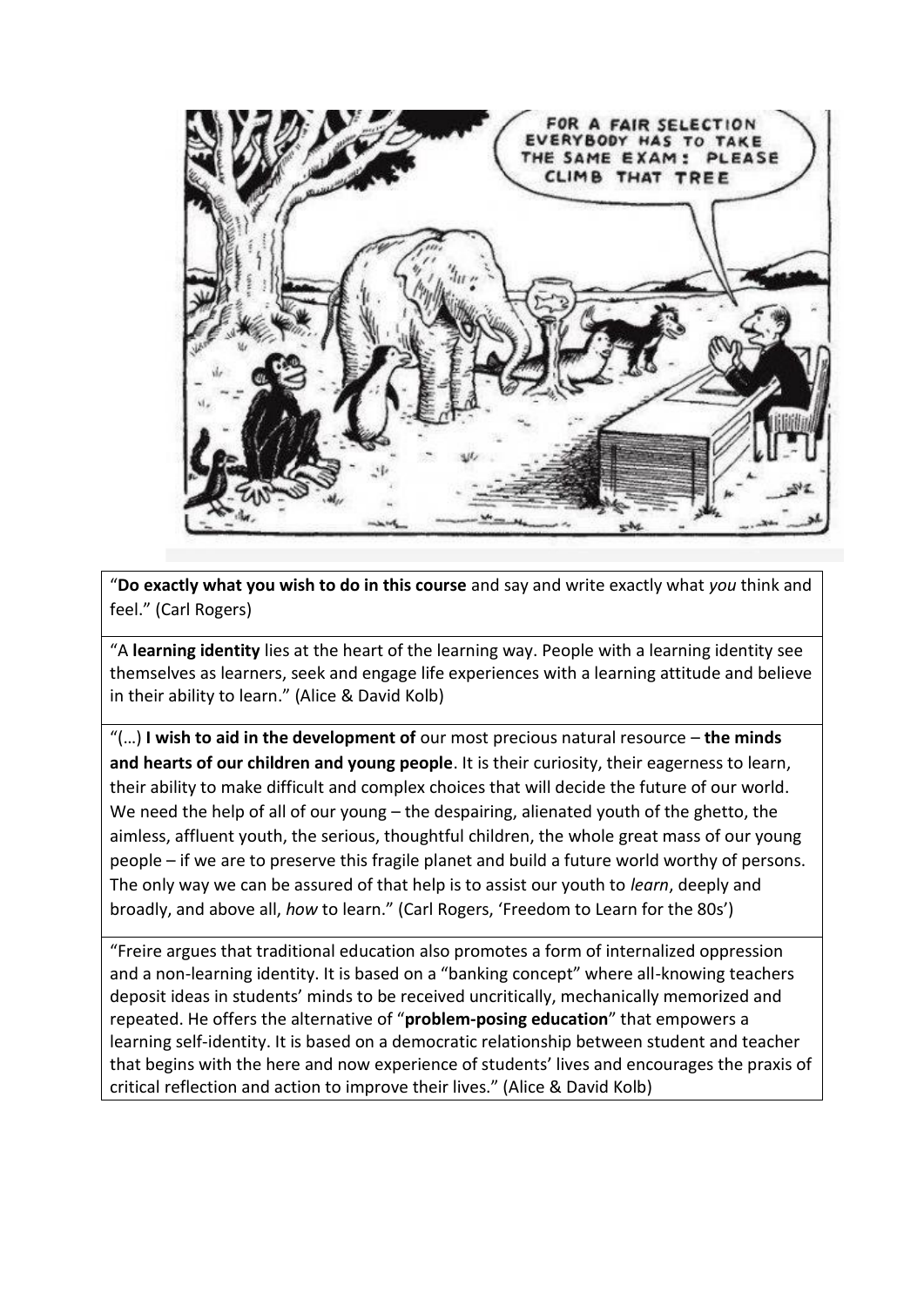*"No curriculum or teacher can take account of everything going on in a learning group: the diversity of learning channels; the variety of kinds of intelligence; the participants' differing degrees of experience and background in the content matter; the compex realities of rank, class and ethnicity that influence participation; the projections being made on the teacher or facilitator; the degree of participants' self-confidence and assertiveness; the relation between the mainstream of the group and its margins; and the multiplicity of individual learning goals. But a self-organizing group can, given some time, operate with this degree of complexity! It can create a system in which an amazing number of needs can be met." (George Lakey, 'Facilitating Group Learning')*



Are these next three things clear for every individual in the group? **Role – Status – Norms** Some need **affection** from the group, others more **inclusion**, and still others, some kind of **control**. Are these needs met?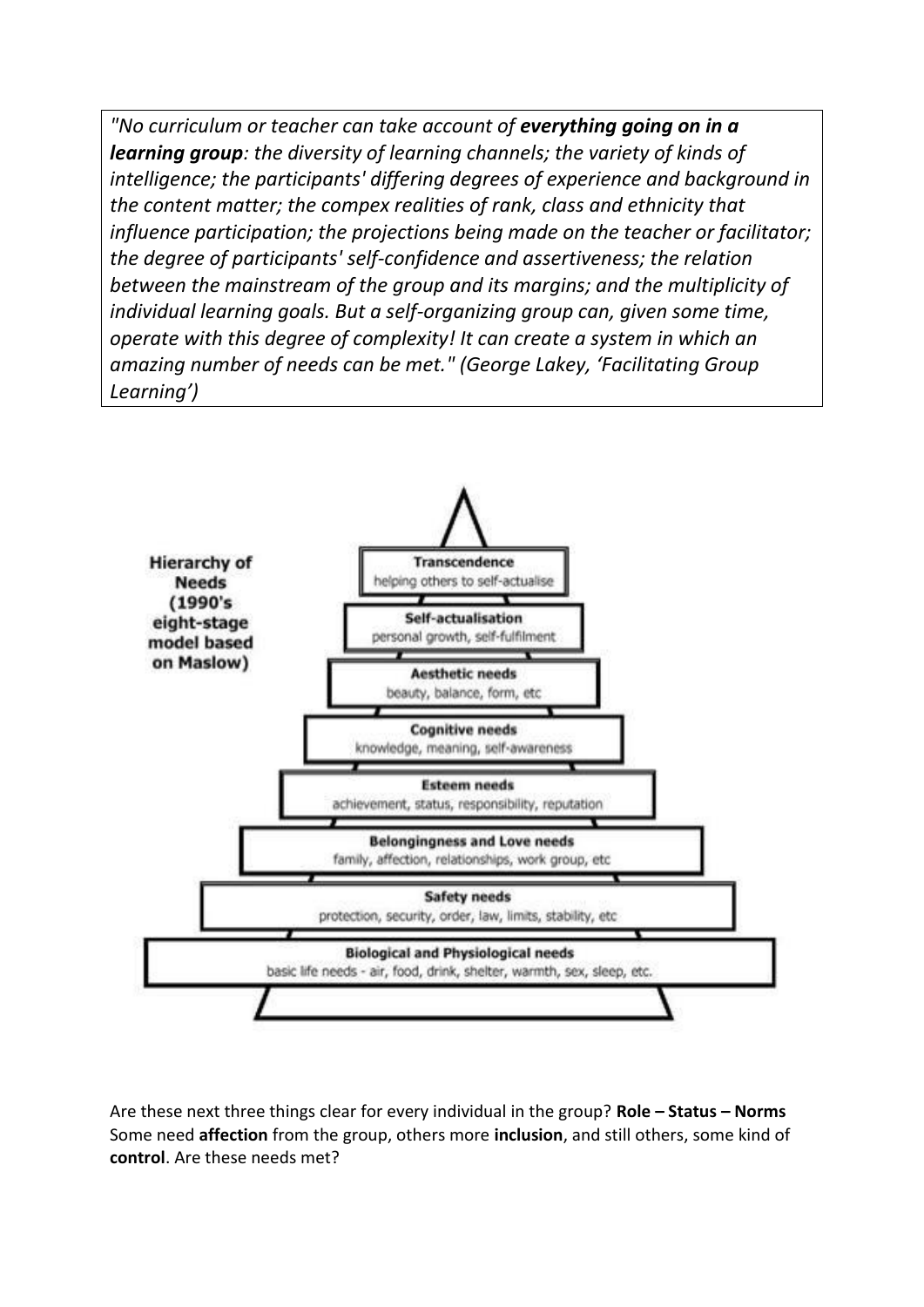"*The container*

*- breeds collaborative spirit, so participants can learn from each other;*

*- encourages participants to be real rather than pretend to be 'the good student', so authentic curiosity can emerge;*

*- creates safety for taking risks;*

*- creates an afirmative environment;*

*- reduces the distractibility of the group and therefore saves time for more content;*

*- assists people to make connections in the content of the curriculum - connected people make more connections."*

(George Lakey)

" *The learning way is about approaching life experiences with a learning attitude. It involves a deep trust in one's own experience and a healthy skepticism about received knowledge. It requires the perspective of quiet reflection and a passionate commitment to action in the face of uncertainty. The learning way is not the easiest way to approach life but in the long run it is the wisest. Other ways of living tempt us with immediate gratification at our peril. The way of dogma, the way of denial, the way of addiction, the way of submission and the way of habit; all offer relief from uncertainty and pain at the cost of entrapment on a path that winds out of our control. The learning way requires deliberate effort to create new knowledge in the face of uncertainty and failure; but opens the way to new, broader and deeper horizons of experience. Learning is intrinsically rewarding and empowering, bringing new avenues of experience and new realms of mastery."*

('On Becoming a Learner: The Concept of Learning Identity' - Alice Kolb and David Kolb)

*"Difference enhances life. This is not to be confused with shallow notions of inclusiveness or experiencing diversity where one stands in the space of privilege, taking in and from those who are other. But rather where one is fundamentally moved - transformed utterly. The end result of this transformation is mutuality, partnership, and community." (Ron Scapp)*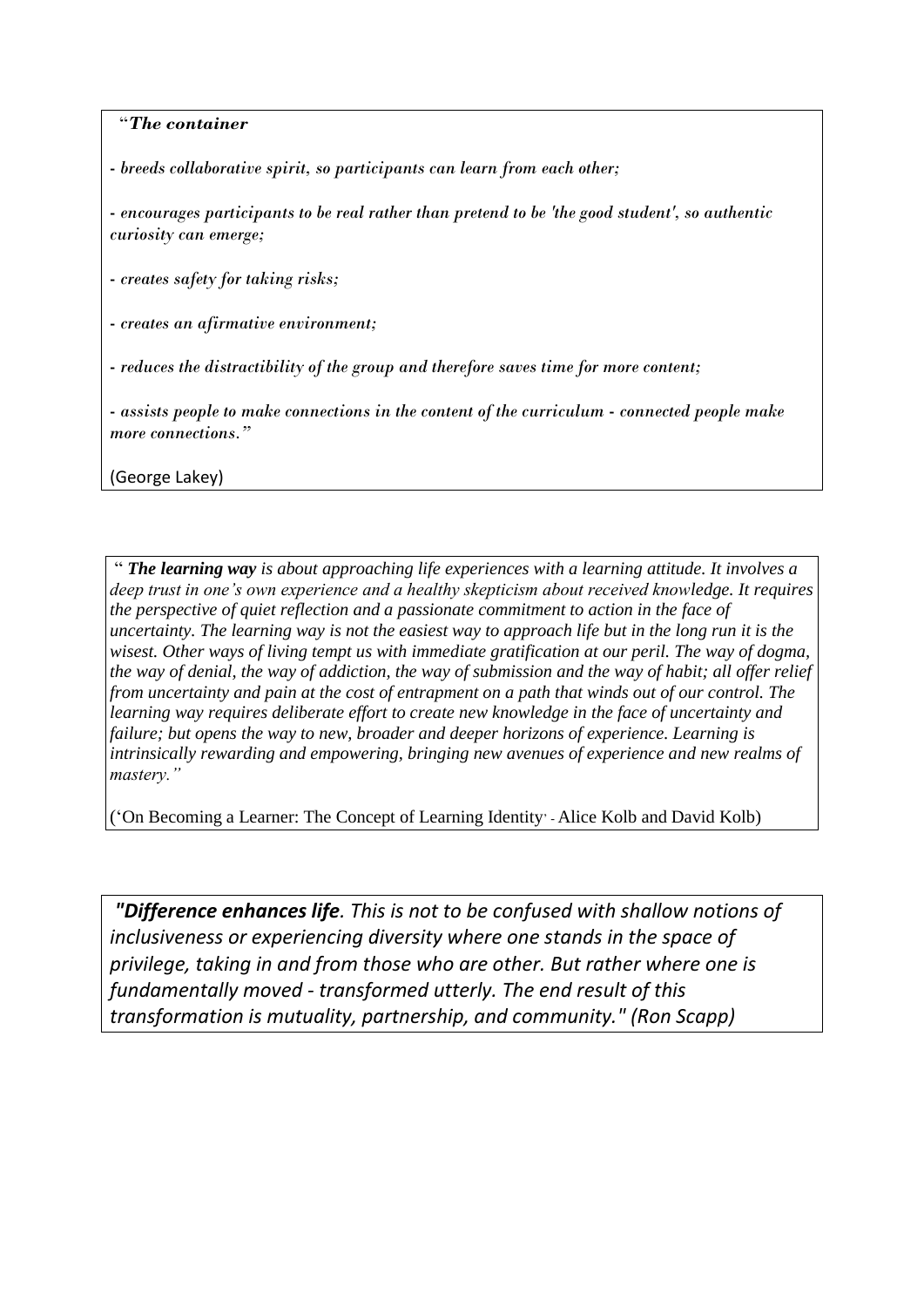## **Zone of proximal development (Lev Vygotsky)**



### **The Flow Model of Optimal Experience (Mihaly Csikszentmihalyi)**



4. The task provides immediate feedback;

5. One acts with deep, but effortless involvement, that removes from awareness the worries and frustrations of everyday life;

- 6. One exercises a sense of control over their actions;
- 7. Concern for the self disappears and
- 8. The sense of duration of time is altered.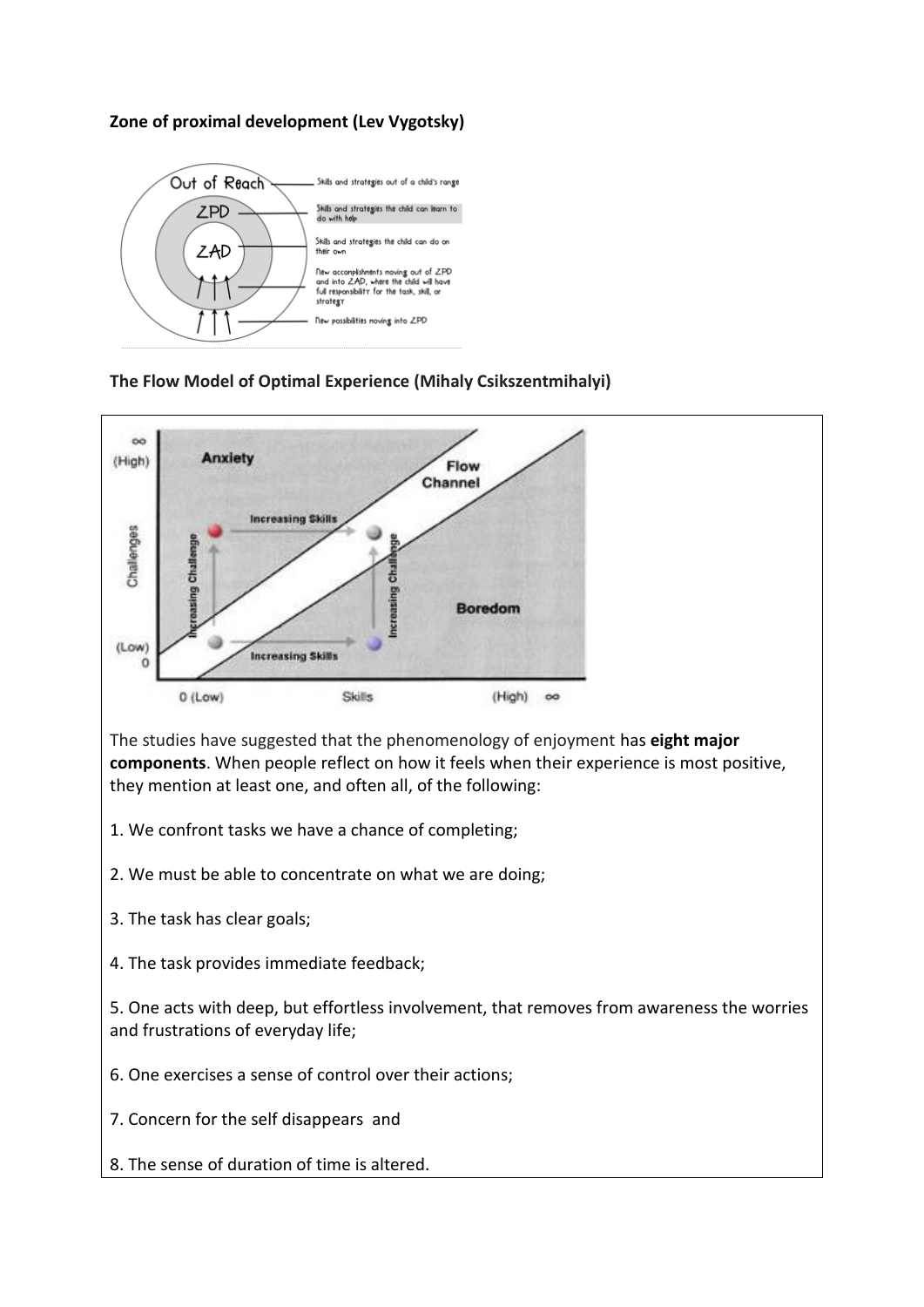"*Learning groups need times when the participants are all together and times when they are divided into subgroups (or individuals). The first is integration; the second differentation. Those two phases are so natural I see them wherever I go, even in dinner parties and car trips.*

*Every group needs this rhythm, just as much as the individual needs to inhale and exhale. Differentiation is expressed in small group activity, pairs, individual work, and even sizable caucuses. (In a group of two hundred, a caucus of fifty is differentiation!). Integration is expressed in whole group activity.*

*If a teacher doesn't provide for this rhythm in the design, the group will create it anyway. A teacher who tries to hold a class in its whole group format will, if sharp enough to notice, see that participants start to zone out after a while – they simply need to differentiate. Asking humans to inhale exclusively is a fruitless enterprise!"*

"Carol Dweck (Molden & Dweck 2006) has studied the "lay theories" that people have about themselves and others. In particular she and her colleagues have examined the **differences between those who see their abilities and attributes as fixed and static and those who believe that they can incrementally learn and change themselves.** Those individuals who believe that they can learn and develop have a learning identity. The learner faces a difficult challenge with a "mastery response" while the person with a fixed identity is more likely to withdraw or quit. Learners embrace challenge, persist in the face of obstacles, learn from criticism and are inspired by and learn from the success of others. The fixed identity person avoids challenge, gives up easily, avoids criticism and feels threatened by the success of others. Not surprisingly students with a learning identity, regardless of their tested intelligence, are more successful in school than those with a fixed identity." (Kolb & Kolb)

"Another intriguing finding is that **learning identity may be contagious** in the sense that those who have a learning identity tend to create relationships that stimulate it in others and those with fixed identities also act in ways that pass on fixed views of others. For example, those with a fixed versus incremental view of themselves show greater stereotype endorsement, perceive greater out-group homogeneity, and show greater intergroup bias and more biased behavior toward out-group members. They are more susceptible to the fundamental attribution error—believing that others actions indicate the "kind" of person they are; underestimating the influence of situational factors on their behavior (Levy et. al. 2001)."

**Self-identity** = balancing characteristics that reinforce a **fixed self**—negative self-talk, avoidance of risk and failure, and being threatened by the successes of others—and those that build a **learning self**—trusting one's ability to learn from experience, seeking new experiences and challenges, persistence, learning from mistakes and using other's success as a source of learning."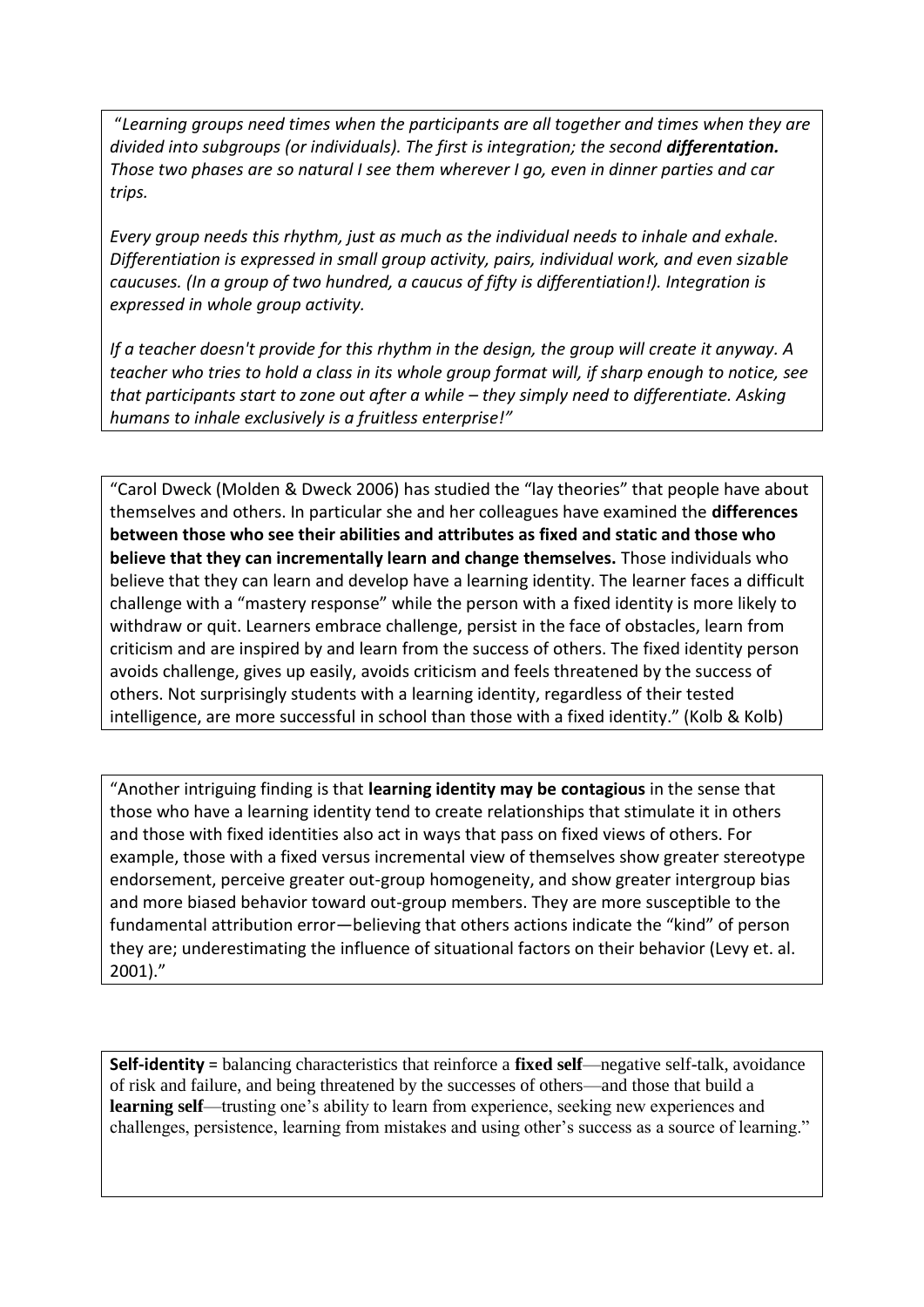#### **The Key Competences of Life Long Learning**

• communication in the **mother tongue**, which is the ability to express and interpret concepts, thoughts, feelings, facts and opinions in both oral and written form (listening, speaking, reading and writing) and to interact linguistically in an appropriate and creative way in a full range of societal and cultural contexts;

• communication in **foreign languages**, which involves, in addition to the main skill dimensions of communication in the mother tongue, mediation and intercultural understanding. The level of proficiency depends on several factors and the capacity for listening, speaking, reading and writing;

• **mathematical competence and basic competences in science and technology**. Mathematical competence is the ability to develop and apply mathematical thinking in order to solve a range of problems in everyday situations, with the emphasis being placed on process, activity and knowledge. Basic competences in science and technology refer to the mastery, use and application of knowledge and methodologies that explain the natural world. These involve an understanding of the changes caused by human activity and the responsibility of each individual as a citizen;

• **digital competence** involves the confident and critical use of information society technology (IST) and thus basic skills in information and communication technology (ICT);

• **learning to learn** is related to learning, the ability to pursue and organise one's own learning, either individually or in groups, in accordance with one's own needs, and awareness of methods and opportunities;

• **social and civic competences**. Social competence refers to personal, interpersonal and intercultural competence and all forms of behaviour that equip individuals to participate in an effective and constructive way in social and working life. It is linked to personal and social well-being. An understanding of codes of conduct and customs in the different environments in which individuals operate is essential. Civic competence, and particularly knowledge of social and political concepts and structures (democracy, justice, equality, citizenship and civil rights), equips individuals to engage in active and democratic participation;

• **sense of initiative and entrepreneurship** is the ability to turn ideas into action. It involves creativity, innovation and risktaking, as well as the ability to plan and manage projects in order to achieve objectives. The individual is aware of the context of his/her work and is able to seize opportunities that arise. It is the foundation for acquiring more specific skills and knowledge

needed by those establishing or contributing to social or commercial activity. This should include awareness of ethical values and promote good governance;

• **cultural awareness and expression**, which involves appreciation of the importance of the creative

*These key competences are all interdependent, and the emphasis in each case is on critical thinking, creativity, initiative, problem solving, risk assessment, decision taking and constructive management of feelings.*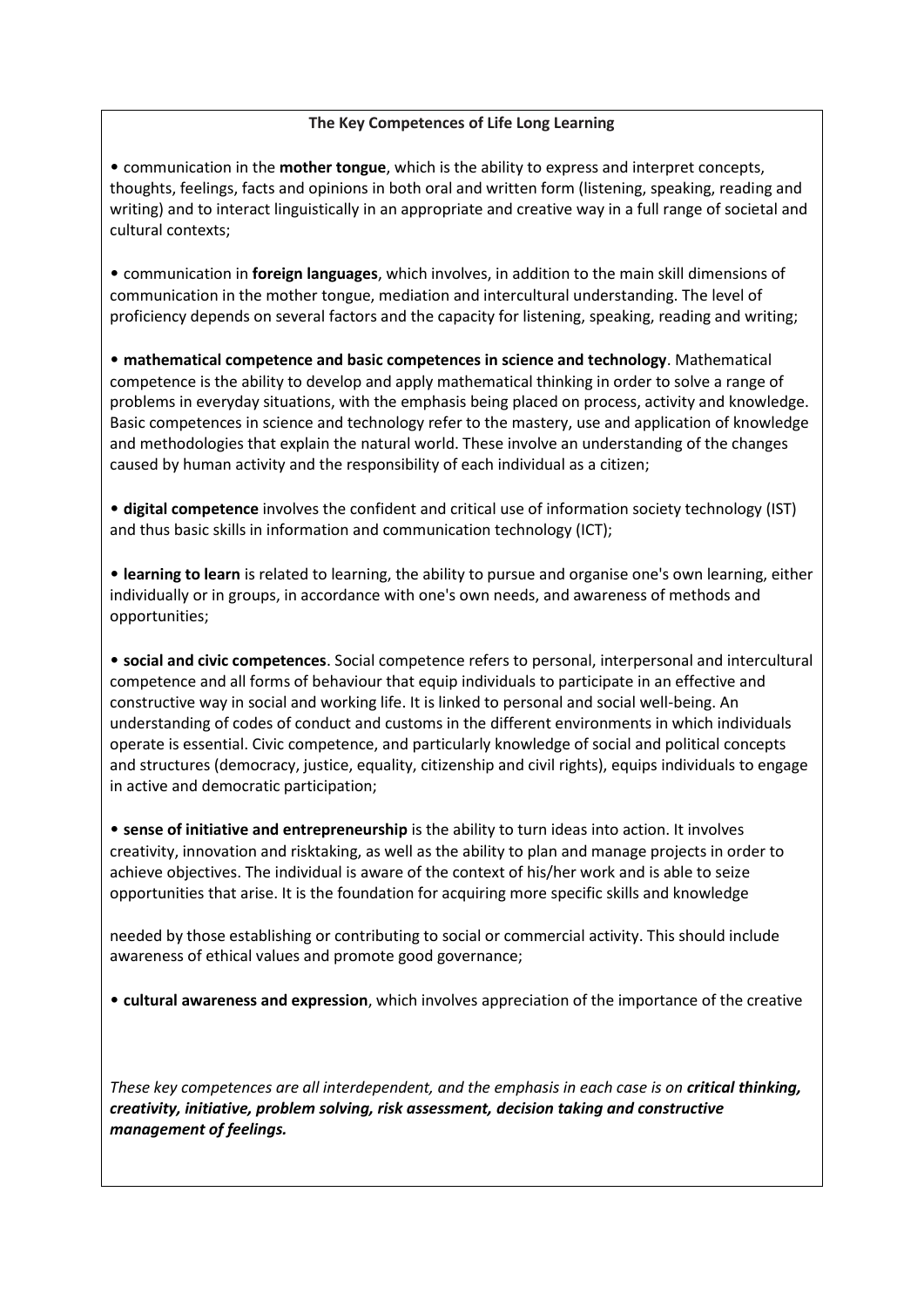# **The Person-centered Education Model** (Carl Rogers)

The person-centered approach is at the opposite end of conventional education. It is sharply different in its philosophy, its methods, and its politics. If cannot exist unless there is one precondition. If this precondition exists, then the other features listed my be experienced or observed at any educational level, from kindergarten through graduate school.

- The precondition is: a leader or a person who is perceived as an authority figure in the situation is sufficiently secure within herself and in her relationship to others that she experiences an **essential trust in the capacity of others to think for themselves**, to learn for themselves. (…)
- The **facilitative teacher shares with the others–students**, and possibly also parents or community members–the **responsibility for the learning process**
- The **facilitator provides learning resources**, from within himself and his own experience, from books or materials or community experiences.
- The **student develops his own program of learning**, alone or in cooperation with others.
- A **facilitative learning climate** is provided. An atmosphere of realness, of caring, and of understanding listening is evident.
- The **focus is primarily on fostering the continuing process of learning**.
- The discipline necessary to reach the student's goals is a **self-discipline.**
- In this growth-promoting climate, the **learning tends to be deeper**, proceeds at a **more rapid** rate, and is **more pervasive** in the life and behaviour of the student than is learning acquired in the traditional classroom.

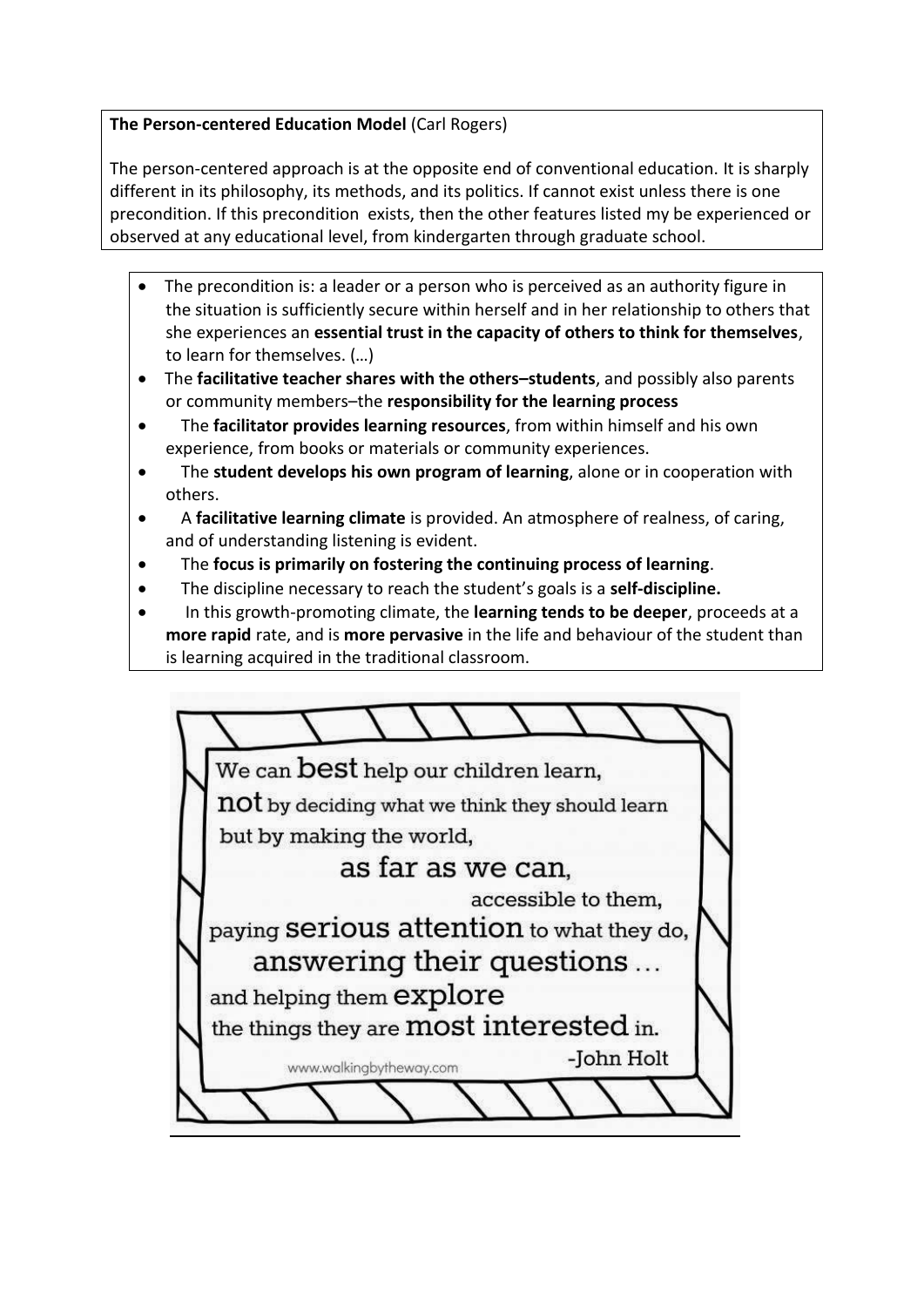

Types of Agression: Frustration – Instrumental – Prejudice – Medical (mental, drugs) Types of Coping with Agression: Confrontation – De-escalation – Flee or Avoid